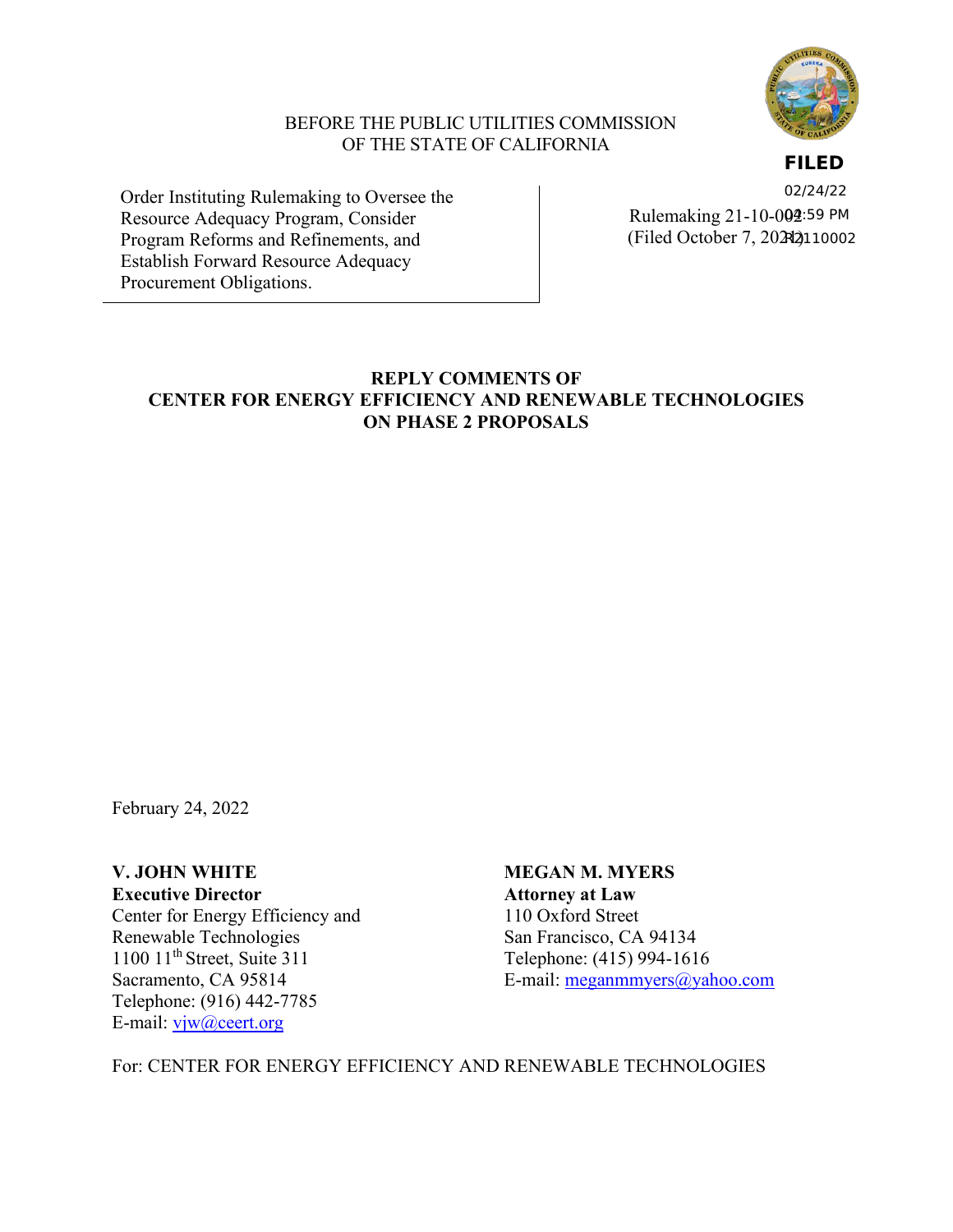#### BEFORE THE PUBLIC UTILITIES COMMISSION OF THE STATE OF CALIFORNIA

Order Instituting Rulemaking to Oversee the Resource Adequacy Program, Consider Program Reforms and Refinements, and Establish Forward Resource Adequacy Procurement Obligations.

Rulemaking 21-10-002 (Filed October 7, 2021)

## **REPLY COMMENTS OF CENTER FOR ENERGY EFFICIENCY AND RENEWABLE TECHNOLOGIES ON PHASE 2 PROPOSALS**

Center for Energy Efficiency and Renewable Technologies (CEERT) appreciates this opportunity to submit its Reply Comments on the Phase 2 Proposals, submitted in this proceeding on January 21, 2022. These Reply Comments have been timely filed and served pursuant to the Commission's Rules of Practice and Procedure and the instructions contained in the Assigned Commissioner's Scoping Memo and Ruling (Scoping Memo), issued on December 2, 2021.

#### **I. CEERT AGREES WITH PARTIES WHO SUPPORT THE JOINT DER PARTIES PHASE 2 PROPOSAL**

CEERT agrees with parties such as Advanced Energy Economy (AEE) and the Solar Energy Industries Association (SEIA) who supported the resource adequacy (RA) Phase 2 Proposal set forth by the Joint DER Parties (Joint DER Parties Phase 2 Proposal).<sup>1</sup> CEERT agrees with AEE that "it is imperative that the Commission, the California Independent System Operator (CAISO), and the California Energy Commission (CEC) recognize the full value that behind-the-meter (BTM) distributed energy resources (DERs) can provide in supporting resource

<sup>&</sup>lt;sup>1</sup> AEE Opening Comments, at pp. 2-3; CEERT Opening Comments, at pp. 2-3; and SEIA Opening Comments, at pp. 2-3.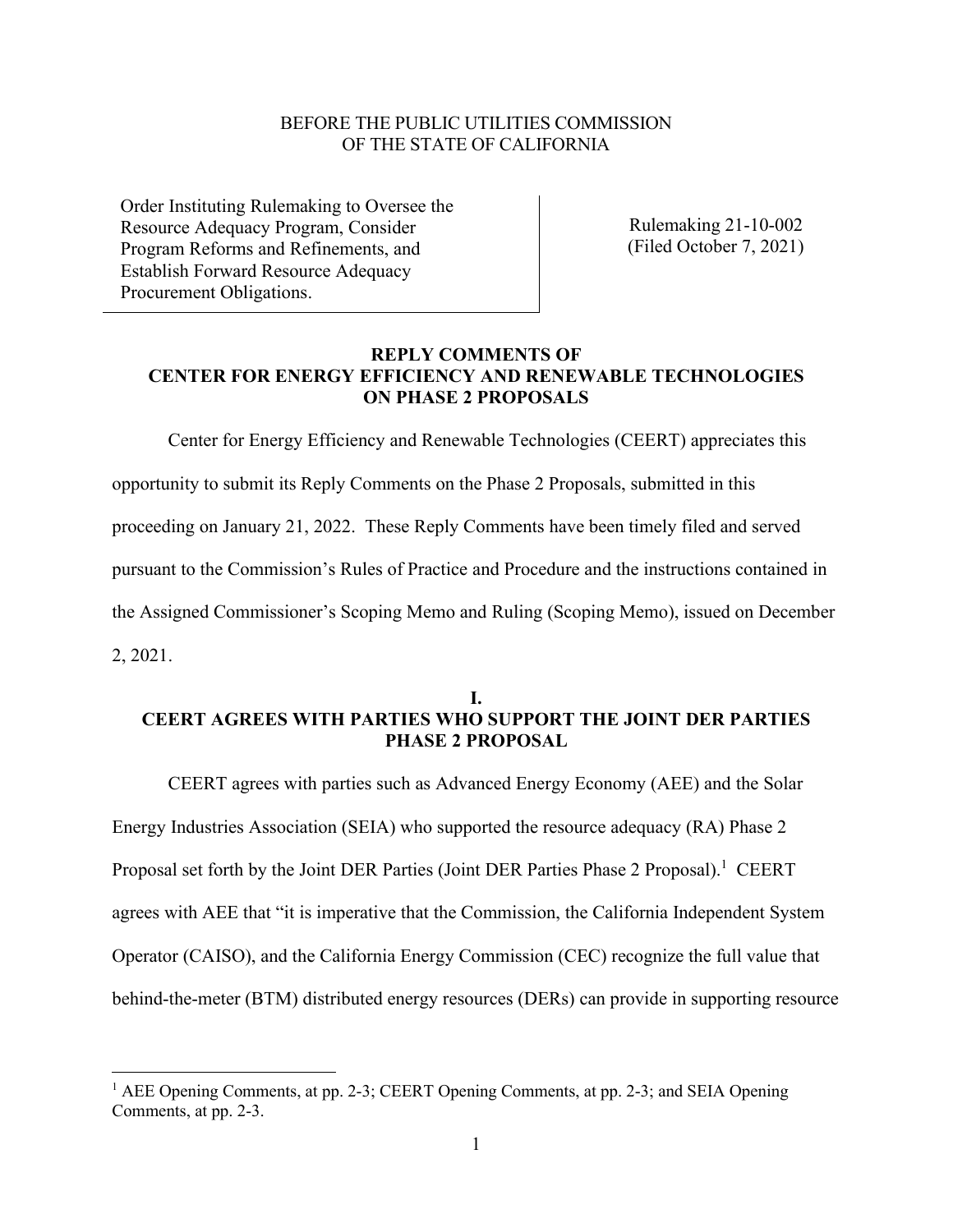adequacy (RA)."<sup>2</sup> Furthermore, AEE correctly states that the Joint DER Parties Phase 2 Proposal is "an important step toward appropriately valuing the RA contributions that exporting BTM DERs are capable of providing ..."<sup>3</sup> CEERT also agrees with SEIA who supports the proposal and advocates for the Commission to continue "to make timely progress in addressing [qualifying capacity (QC)] issues for these BTM resources."<sup>4</sup>

It is imperative for DER BTM resources to be able to participate in upcoming procurements in order to gain experience. Then, the counting rules can be adjusted, if necessary, once it is ascertained how much value these resources provide and whether the compensation is justified. CEERT disagrees with Southern California Edison (SCE) who argues that "the Commission should first decide on a new RA Framework before deciding whether BTM storage should be given RA credit in a similar manner as [in-front-of-the-meter (IFOM)] resources."<sup>5</sup> Similarly, CEERT opposes Calpine Corporation's argument that it is premature to adopt any component of the Joint DER Parties Phase 2 Proposal.<sup>6</sup>

As such, CEERT urges the Commission to adopt SEIA's recommendation that "the Commission should set the QC for BTM storage and hybrid resources now, in this proceeding, on the basis of the well-considered proposal of the Joint DER Parties to use the same QC methodologies that are used for in-front-of-the meter storage and hybrid resources."<sup>7</sup>

<sup>2</sup> AEE Opening Comments, at pp. 2-3.

<sup>3</sup> *Id*., at p. 3.

<sup>4</sup> SEIA Opening Comments, at p. 2.

<sup>5</sup> SCE Opening Comments, at p. 7.

<sup>6</sup> Calpine Corporation Opening Comments, at p. 3.

<sup>7</sup> SEIA Opening Comments, at p. 3.